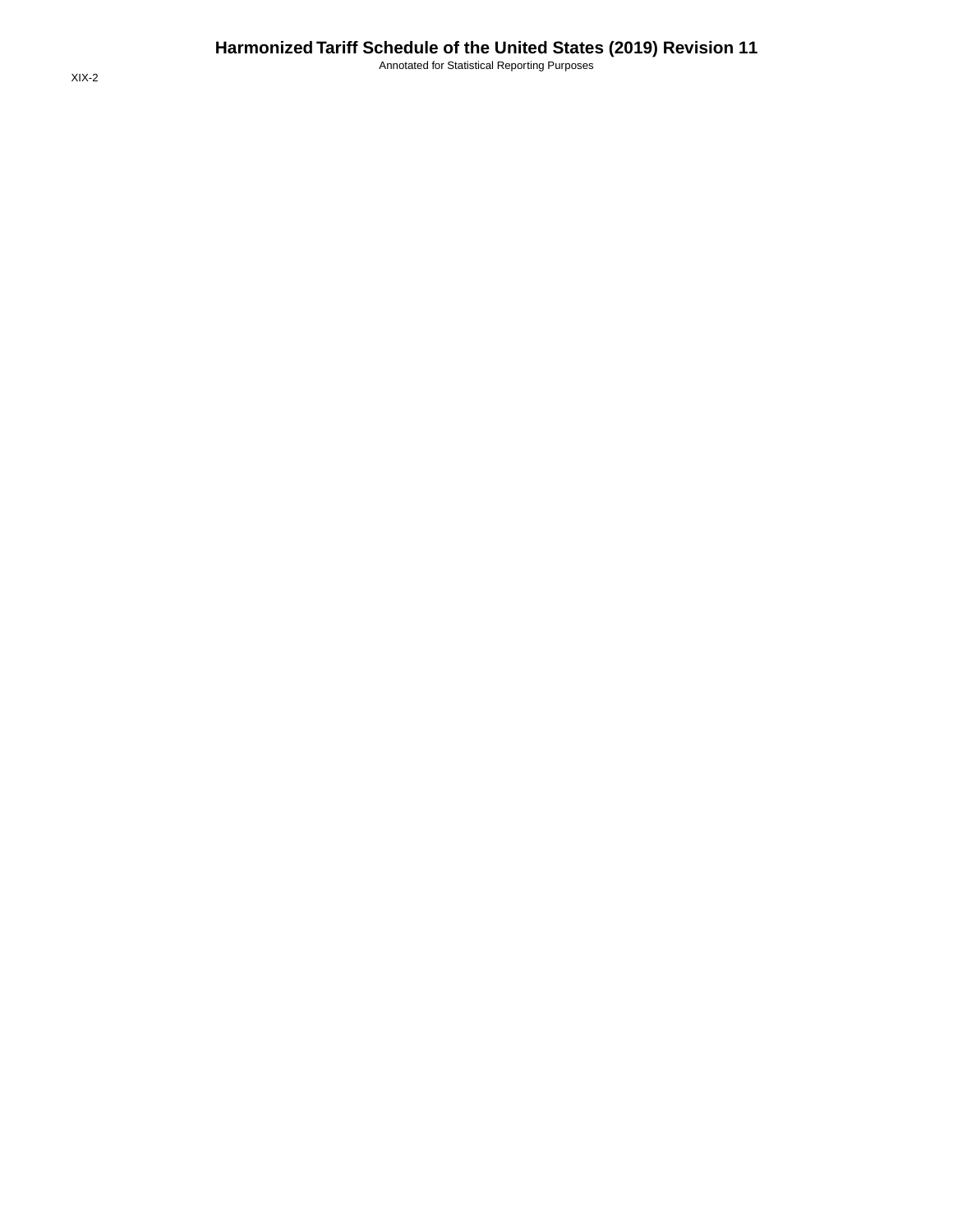Annotated for Statistical Reporting Purposes

#### CHAPTER 93

#### ARMS AND AMMUNITION; PARTS AND ACCESSORIES THEREOF

### **Notes**

XIX 93-1

- 1. This chapter does not cover:
	- (a) Goods of chapter 36 (for example, percussion caps, detonators, signaling flares);
	- (b) Parts of general use, as defined in note 2 to section XV, of base metal (section XV), or similar goods of plastics (chapter 39);
	- (c) Armored fighting vehicles (heading 8710);
	- (d) Telescopic sights or other optical devices suitable for use with arms, unless mounted on a firearm or entered with the firearm on which they are designed to be mounted (chapter 90);
	- (e) Bows, arrows, fencing foils or toys (chapter 95); or
	- (f) Collectors' pieces or antiques (heading 9705 or 9706).
- 2. In heading 9306, the reference to "parts thereof" does not include radio or radar apparatus of heading 8526.

#### **Statistical Note**

1. The calculation of duties, under subheadings 9301.90.30, 9303.30.40 and 9303.30.80, for rifles imported either with telescopic sights mounted on them or with telescopic sights designed to be mounted on them, requires that these articles be constructively separated into their component parts and each component separately valued. The individual components shall be separately reported under the appropriate statistical suffixes. In each instance, the sum of the values of the individual components shall be equal to the total value of the article.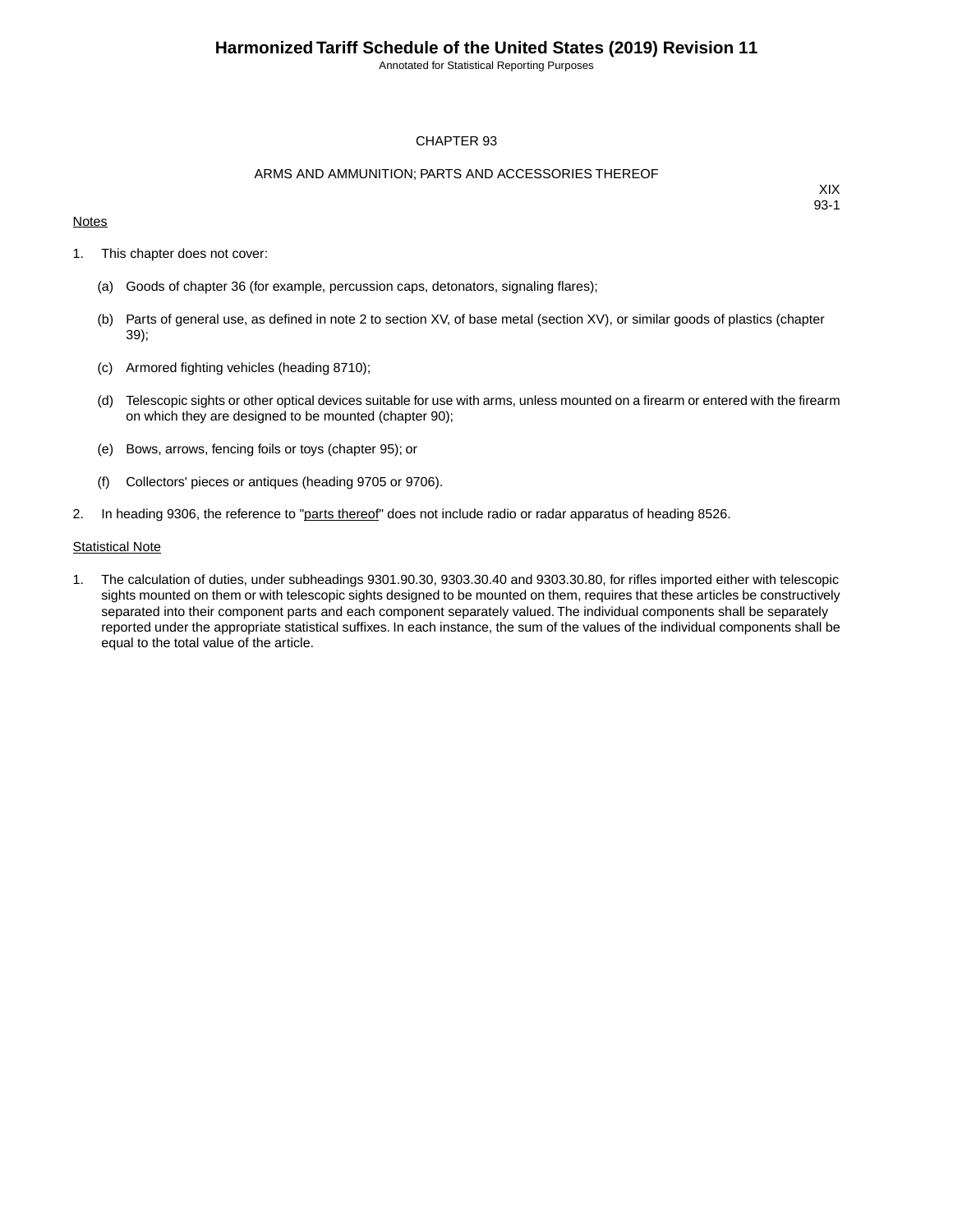Annotated for Statistical Reporting Purposes

| Heading/      | Stat.       |                                                              | Unit           |                                | Rates of Duty                     |                |
|---------------|-------------|--------------------------------------------------------------|----------------|--------------------------------|-----------------------------------|----------------|
| Subheading    | Suf-<br>fix | <b>Article Description</b>                                   | of<br>Quantity | General                        | -1<br>Special                     | 2              |
| 9301          |             | Military weapons, other than revolvers, pistols and the arms |                |                                |                                   |                |
|               |             | of heading 9307:                                             |                |                                |                                   |                |
| 9301.10.00    |             | Artillery weapons (for example, guns, howitzers and          |                |                                |                                   |                |
|               | 10          |                                                              |                | Free                           |                                   | 27.5%          |
|               |             |                                                              |                |                                |                                   |                |
| 9301.20.00 00 | 80          | Rocket launchers; flame-throwers; grenade launchers;         | No.            |                                |                                   |                |
|               |             |                                                              |                |                                |                                   | 27.5%          |
| 9301.90       |             | Other:                                                       |                |                                |                                   |                |
| 9301.90.30    |             |                                                              |                | 4.7% on the                    | Free (A, AU, BH,                  | 65%            |
|               |             |                                                              |                | value of the rifle             | CA, CL, CO, D, E,                 |                |
|               |             |                                                              |                | $+20\%$ on the<br>value of the | IL, JO, KR, MA,<br>MX, OM, P, PA, |                |
|               |             |                                                              |                | telescopic sight,              | PE, SG)                           |                |
|               |             |                                                              |                | if any                         |                                   |                |
|               | 10          |                                                              |                |                                |                                   |                |
|               | 20          |                                                              |                |                                |                                   |                |
| 9301.90.60 00 |             |                                                              |                | .2.6%                          | Free (A, AU, BH,                  | 65%            |
|               |             |                                                              |                |                                | CA, CL, CO, D, E,                 |                |
|               |             |                                                              |                |                                | IL, JO, KR, MA,                   |                |
|               |             |                                                              |                |                                | MX, OM, P, PA,<br>PE, SG)         |                |
| 9301.90.90    |             |                                                              |                | Free                           |                                   | 27.5%          |
|               | 30          |                                                              |                |                                |                                   |                |
|               | 90          |                                                              |                |                                |                                   |                |
| 9302.00.00    |             | Revolvers and pistols, other than those of heading 9303 or   |                |                                |                                   |                |
|               |             |                                                              | .              | $14c$ each $+3%$               | Free (A+, AU, BH,                 | $$3.50$ each + |
|               |             |                                                              |                |                                | CA, CL, CO, D, E,                 | 55%            |
|               |             |                                                              |                |                                | IL, JO, KR, MA,                   |                |
|               |             |                                                              |                |                                | MX, OM, P, PA,<br>PE, SG)         |                |
|               | 20          |                                                              |                |                                |                                   |                |
|               | 40          |                                                              |                |                                |                                   |                |
|               | 90          |                                                              |                |                                |                                   |                |
|               |             |                                                              |                |                                |                                   |                |
|               |             |                                                              |                |                                |                                   |                |
|               |             |                                                              |                |                                |                                   |                |
|               |             |                                                              |                |                                |                                   |                |
|               |             |                                                              |                |                                |                                   |                |
|               |             |                                                              |                |                                |                                   |                |
|               |             |                                                              |                |                                |                                   |                |
|               |             |                                                              |                |                                |                                   |                |
|               |             |                                                              |                |                                |                                   |                |
|               |             |                                                              |                |                                |                                   |                |
|               |             |                                                              |                |                                |                                   |                |
|               |             |                                                              |                |                                |                                   |                |
|               |             |                                                              |                |                                |                                   |                |
|               |             |                                                              |                |                                |                                   |                |
|               |             |                                                              |                |                                |                                   |                |
|               |             |                                                              |                |                                |                                   |                |
|               |             |                                                              |                |                                |                                   |                |
|               |             |                                                              |                |                                |                                   |                |
|               |             |                                                              |                |                                |                                   |                |
|               |             |                                                              |                |                                |                                   |                |
|               |             |                                                              |                |                                |                                   |                |
|               |             |                                                              |                |                                |                                   |                |
|               |             |                                                              |                |                                |                                   |                |
|               |             |                                                              |                |                                |                                   |                |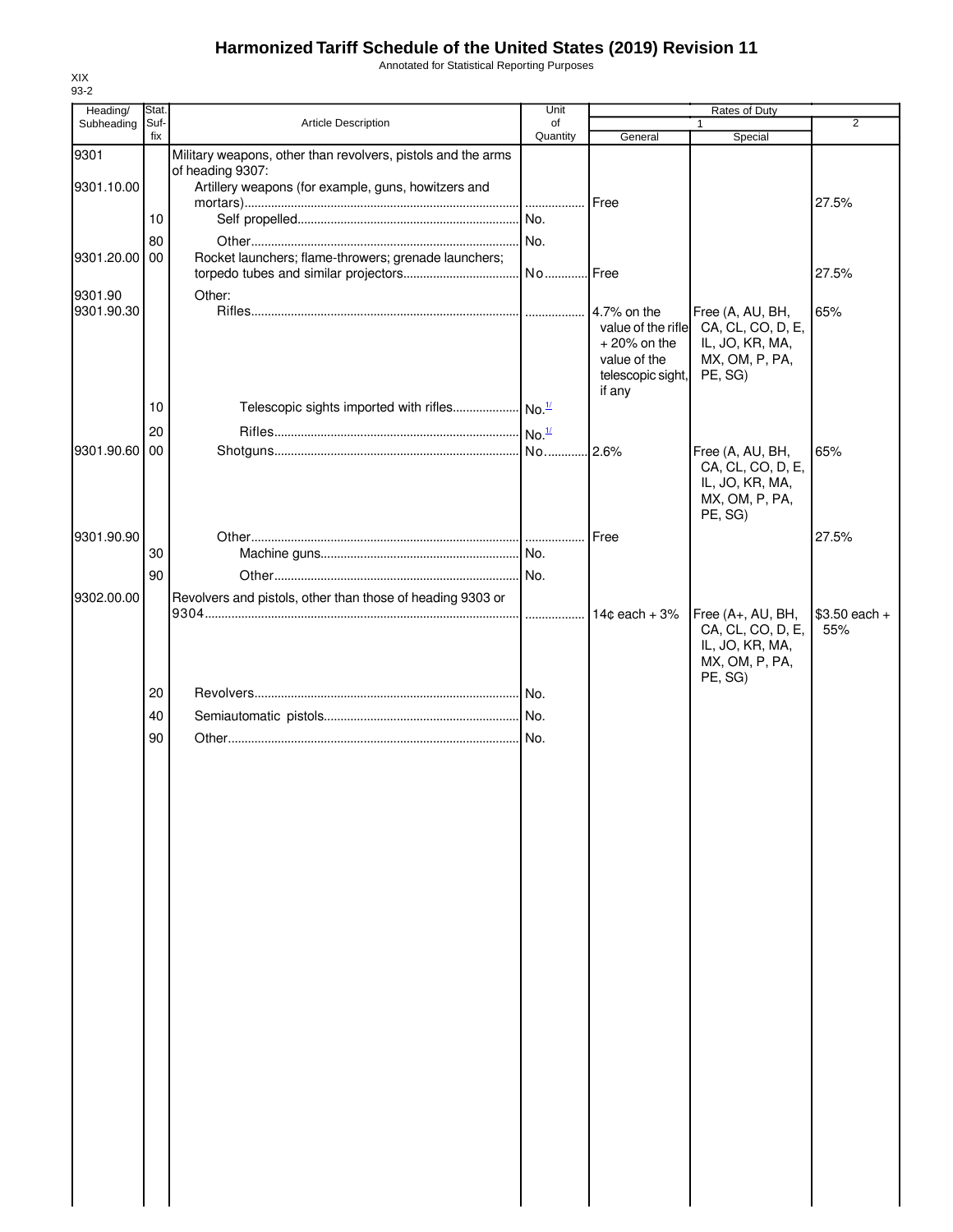Annotated for Statistical Reporting Purposes

| Heading/                         | <b>Stat</b> |                                                                                                                                                                                                                                                                                                                                                                                                                 | Unit                      |                                                                                                      | Rates of Duty                                                                         |                |
|----------------------------------|-------------|-----------------------------------------------------------------------------------------------------------------------------------------------------------------------------------------------------------------------------------------------------------------------------------------------------------------------------------------------------------------------------------------------------------------|---------------------------|------------------------------------------------------------------------------------------------------|---------------------------------------------------------------------------------------|----------------|
| Subheading                       | Suf-<br>fix | <b>Article Description</b>                                                                                                                                                                                                                                                                                                                                                                                      | of<br>Quantity            | General                                                                                              | 1<br>Special                                                                          | $\overline{2}$ |
| 9303<br>9303.10.00<br>9303.20.00 | 00          | Other firearms and similar devices which operate by the firing<br>of an explosive charge (for example, sporting shot- guns and<br>rifles, muzzle-loading firearms, Very pistols and other devices<br>designed to project only signal flares, pistols and revolvers for<br>firing blank ammunition, captive-bolt humane killers,<br>line-throwing guns):<br>Other sporting, hunting or target-shooting shotguns, |                           |                                                                                                      | Free (A, AU, BH,                                                                      | Free<br>65%    |
|                                  | 20<br>30    | Shotguns:                                                                                                                                                                                                                                                                                                                                                                                                       |                           |                                                                                                      | CA, CL, CO, D, E,<br>IL, JO, KR, MA,<br>MX, OM, P, PA,<br>PE, SG)                     |                |
|                                  | 40          |                                                                                                                                                                                                                                                                                                                                                                                                                 |                           |                                                                                                      |                                                                                       |                |
|                                  | 65          |                                                                                                                                                                                                                                                                                                                                                                                                                 |                           |                                                                                                      |                                                                                       |                |
|                                  | 80          |                                                                                                                                                                                                                                                                                                                                                                                                                 |                           |                                                                                                      |                                                                                       |                |
| 9303.30<br>9303.30.40            |             | Other sporting, hunting or target-shooting rifles:                                                                                                                                                                                                                                                                                                                                                              |                           | value of the rifle<br>$+10\%$ on the<br>value of the                                                 | Free (A, AU, BH,<br>CA, CL, CO, D, E,<br>IL, JO, KR, MA,<br>MX, OM, P, PA,            | 65%            |
|                                  |             |                                                                                                                                                                                                                                                                                                                                                                                                                 |                           | telescopic sight,<br>if any                                                                          | PE, SG)                                                                               |                |
|                                  | 10          |                                                                                                                                                                                                                                                                                                                                                                                                                 |                           |                                                                                                      |                                                                                       |                |
|                                  |             | Rifles:                                                                                                                                                                                                                                                                                                                                                                                                         |                           |                                                                                                      |                                                                                       |                |
|                                  | 20          |                                                                                                                                                                                                                                                                                                                                                                                                                 |                           |                                                                                                      |                                                                                       |                |
|                                  | 30          |                                                                                                                                                                                                                                                                                                                                                                                                                 |                           |                                                                                                      |                                                                                       |                |
| 9303.30.80                       |             |                                                                                                                                                                                                                                                                                                                                                                                                                 |                           | $3.1\%$ on the<br>value of the rifle<br>$+13%$ on the<br>value of the<br>telescopic sight,<br>if any | Free (A, AU, BH,<br>CA, CL, CO, D, E,<br>IL, JO, KR, MA,<br>MX, OM, P, PA,<br>PE, SG) | 65%            |
|                                  | 05          |                                                                                                                                                                                                                                                                                                                                                                                                                 |                           |                                                                                                      |                                                                                       |                |
|                                  |             | Rifles:                                                                                                                                                                                                                                                                                                                                                                                                         |                           |                                                                                                      |                                                                                       |                |
|                                  | 10          | Centerfire:                                                                                                                                                                                                                                                                                                                                                                                                     |                           |                                                                                                      |                                                                                       |                |
|                                  |             |                                                                                                                                                                                                                                                                                                                                                                                                                 |                           |                                                                                                      |                                                                                       |                |
|                                  |             | Bolt action:                                                                                                                                                                                                                                                                                                                                                                                                    |                           |                                                                                                      |                                                                                       |                |
|                                  | 12          |                                                                                                                                                                                                                                                                                                                                                                                                                 |                           |                                                                                                      |                                                                                       |                |
|                                  | 17          |                                                                                                                                                                                                                                                                                                                                                                                                                 | $\cdot$ No. $\frac{1}{2}$ |                                                                                                      |                                                                                       |                |
|                                  | 25          |                                                                                                                                                                                                                                                                                                                                                                                                                 | $\cdot$ No. $\frac{1}{2}$ |                                                                                                      |                                                                                       |                |
|                                  | 30          |                                                                                                                                                                                                                                                                                                                                                                                                                 |                           |                                                                                                      |                                                                                       |                |
| 9303.90<br>9303.90.40            | 00          | Other:<br>Pistols and revolvers designed to fire only blank                                                                                                                                                                                                                                                                                                                                                     |                           | 4.2%                                                                                                 | Free (A, AU, BH,<br>CA, CL, CO, D, E,                                                 | 105%           |
| 9303.90.80                       | 00          |                                                                                                                                                                                                                                                                                                                                                                                                                 | No                        | Free                                                                                                 | IL, JO, KR, MA,<br>MX, OM, P, PA,<br>PE, SG)                                          | 27.5%          |
|                                  |             |                                                                                                                                                                                                                                                                                                                                                                                                                 |                           |                                                                                                      |                                                                                       |                |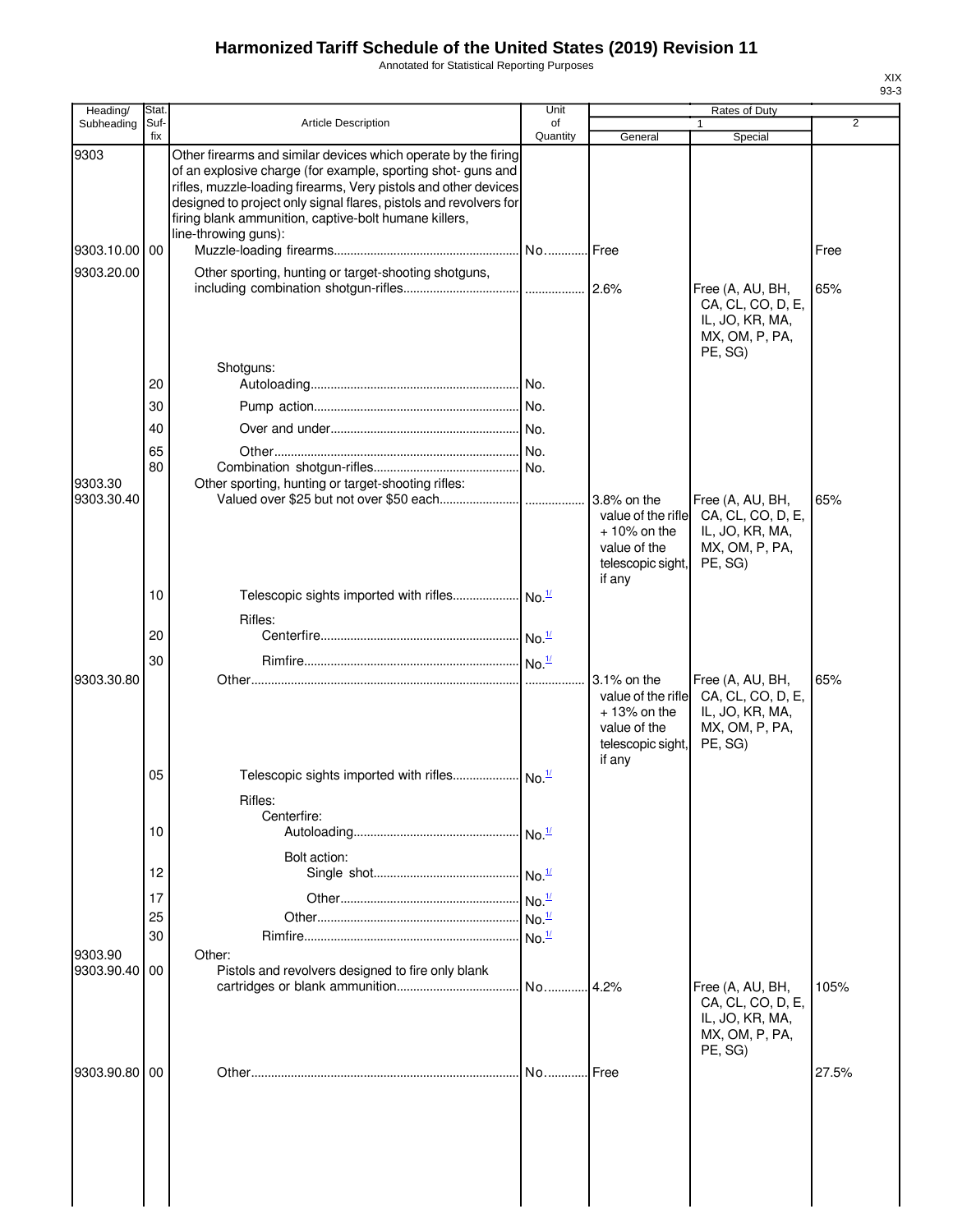Annotated for Statistical Reporting Purposes

| Heading/                       | Stat.       |                                                                                                                                                                                                                                                                                        | Unit           | Rates of Duty |                                                                                       |                |
|--------------------------------|-------------|----------------------------------------------------------------------------------------------------------------------------------------------------------------------------------------------------------------------------------------------------------------------------------------|----------------|---------------|---------------------------------------------------------------------------------------|----------------|
| Subheading                     | Suf-<br>fix | Article Description                                                                                                                                                                                                                                                                    | of<br>Quantity | General       | 1<br>Special                                                                          | $\overline{2}$ |
| 9304.00<br>9304.00.20 00       |             | Other arms (for example, spring, air or gas guns and pistols,<br>truncheons), excluding those of heading 9307:<br>Pistols, rifles and other guns which eject missiles by<br>release of compressed air or gas, or by the release of a<br>spring mechanism or rubber held under tension: | No             | .3.9%         | Free (A*, AU, BH,<br>CA, CL, CO, D, E,<br>IL, JO, KR, MA,<br>MX, OM, P, PA,           | 70%            |
|                                |             |                                                                                                                                                                                                                                                                                        |                |               | PE, SG)                                                                               |                |
| 9304.00.40 00<br>9304.00.60 00 |             |                                                                                                                                                                                                                                                                                        | No 5.7%        |               | Free (A, AU, BH,<br>CA, CL, CO, D, E,<br>IL, JO, KR, MA,<br>MX, OM, P, PA,<br>PE, SG) | 27.5%<br>45%   |
|                                |             |                                                                                                                                                                                                                                                                                        |                |               |                                                                                       |                |
|                                |             |                                                                                                                                                                                                                                                                                        |                |               |                                                                                       |                |
|                                |             |                                                                                                                                                                                                                                                                                        |                |               |                                                                                       |                |
|                                |             |                                                                                                                                                                                                                                                                                        |                |               |                                                                                       |                |
|                                |             |                                                                                                                                                                                                                                                                                        |                |               |                                                                                       |                |
|                                |             |                                                                                                                                                                                                                                                                                        |                |               |                                                                                       |                |
|                                |             |                                                                                                                                                                                                                                                                                        |                |               |                                                                                       |                |
|                                |             |                                                                                                                                                                                                                                                                                        |                |               |                                                                                       |                |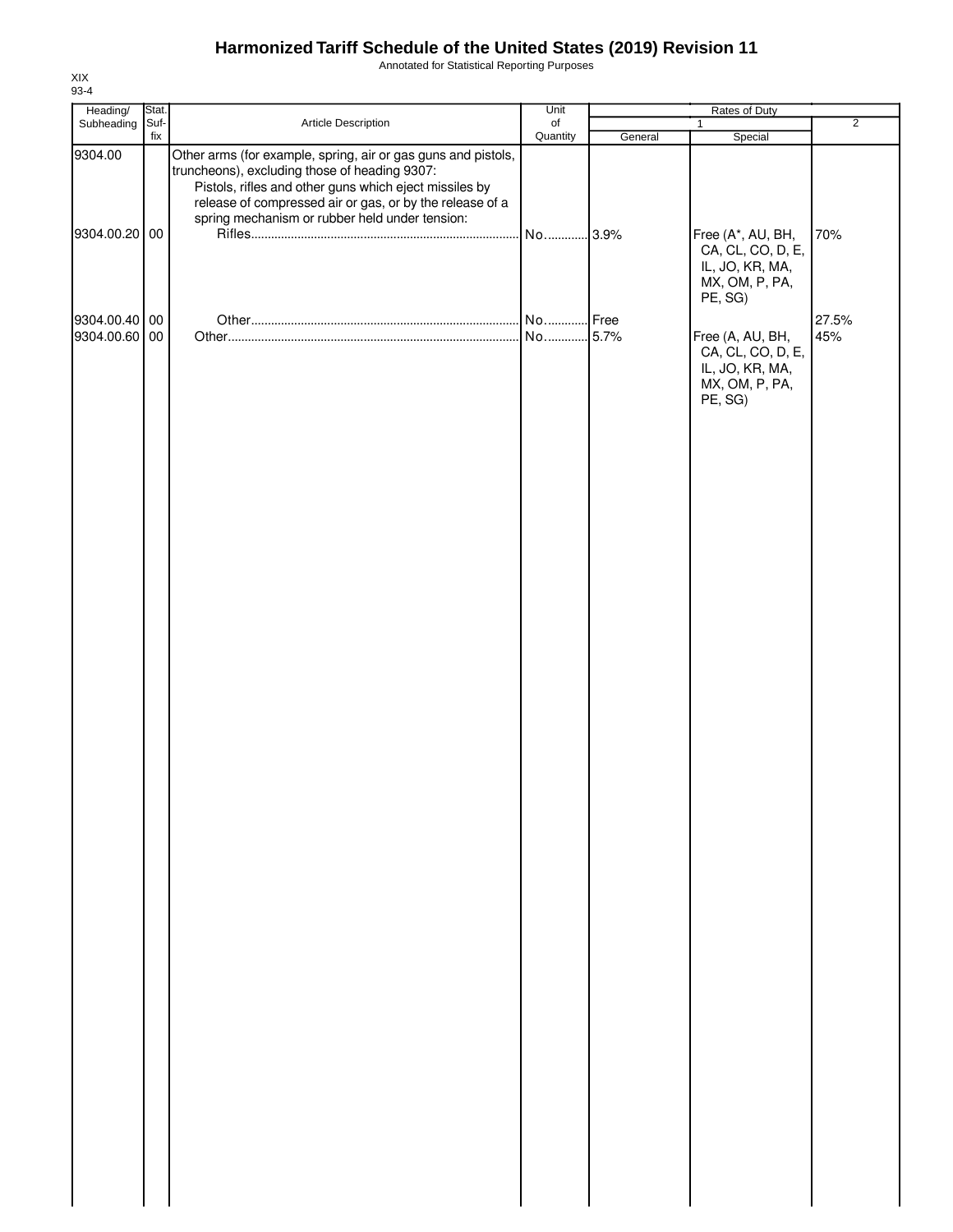Annotated for Statistical Reporting Purposes

| Heading/              | <b>Stat</b> |                                                               | Unit           |         | Rates of Duty                        |                |
|-----------------------|-------------|---------------------------------------------------------------|----------------|---------|--------------------------------------|----------------|
| Subheading            | Suf-<br>fix | <b>Article Description</b>                                    | of<br>Quantity | General | Special                              | $\overline{2}$ |
| 9305                  |             | Parts and accessories of articles of headings 9301 to 9304:   |                |         |                                      |                |
| 9305.10               |             | Of revolvers or pistols:                                      |                |         |                                      |                |
| 9305.10.20            |             |                                                               |                |         | Free (A+, AU, BH,                    | 105%           |
|                       |             |                                                               |                |         | CA, CL, CO, D, E,<br>IL, JO, KR, MA, |                |
|                       |             |                                                               |                |         | MX, OM, P, PA,                       |                |
|                       |             |                                                               |                |         | PE, SG)                              |                |
|                       | 10          |                                                               |                |         |                                      |                |
|                       | 80          |                                                               |                |         |                                      |                |
| 9305.10.40 00         |             | Other:<br>Of revolvers or pistols designed to fire only blank |                |         |                                      |                |
|                       |             |                                                               |                |         | Free (A, AU, BH,                     | 105%           |
|                       |             |                                                               |                |         | CA, CL, CO, D, E,                    |                |
|                       |             |                                                               |                |         | IL, JO, KR, MA,<br>MX, OM, P, PA,    |                |
|                       |             |                                                               |                |         | PE, SG)                              |                |
| 9305.10.60            | 00          |                                                               |                |         |                                      | Free           |
| 9305.10.80            | 00          |                                                               |                | Free    |                                      | 27.5%          |
| 9305.20               |             | Of shotguns or rifles of heading 9303:                        |                |         |                                      |                |
| 9305.20.05            | 00          |                                                               |                |         | Free (A, AU, BH,                     | 69.5%          |
|                       |             |                                                               |                |         | CA, CL, CO, D, E,                    |                |
|                       |             |                                                               |                |         | IL, JO, KR, MA,<br>MX, OM, P, PA,    |                |
|                       |             |                                                               |                |         | PE, SG)                              |                |
| 9305.20.80            |             |                                                               |                | Free    |                                      | 73.5%          |
|                       |             | Shotgun barrels:                                              |                |         |                                      |                |
|                       | 04          |                                                               |                |         |                                      |                |
|                       | 08<br>20    | Other parts of muzzle-loading shotguns or rifles X            |                |         |                                      |                |
|                       |             | Other:                                                        |                |         |                                      |                |
|                       |             | Of shotguns, including shotgun-rifle                          |                |         |                                      |                |
|                       |             | combinations:                                                 |                |         |                                      |                |
|                       | 31          |                                                               |                |         |                                      |                |
|                       | 33          |                                                               | ΙX             |         |                                      |                |
|                       | 60          | Other:                                                        |                |         |                                      |                |
| 9305.91               |             | Of military weapons of heading 9301:                          |                |         |                                      |                |
| 9305.91.10 00         |             |                                                               |                | Free    |                                      | 55%            |
| 9305.91.20 00         |             |                                                               |                | Free    |                                      | 55%            |
| 9305.91.30            |             |                                                               |                | Free    |                                      | 27.5%          |
|                       | 10          |                                                               |                |         |                                      |                |
|                       | 30          |                                                               |                |         |                                      |                |
| 9305.99<br>9305.99.40 | 00          | Other:<br>Of articles of heading 9303 other than shotguns     |                |         |                                      |                |
|                       |             |                                                               | X              | Free    |                                      | 27.5%          |
| 9305.99.50            |             | Of articles of subheading 9304.00.20 or                       |                |         |                                      |                |
|                       |             |                                                               | .              | 3.9%    | Free (A, AU, BH,                     | 70%            |
|                       |             |                                                               |                |         | CA, CL, CO, D, E,<br>IL, JO, KR, MA, |                |
|                       |             |                                                               |                |         | MX, OM, P, PA,                       |                |
|                       |             |                                                               |                |         | PE, SG)                              |                |
|                       | 10          | Parts and accessories of paintball markers kg                 |                |         |                                      |                |
| 9305.99.60            | 50<br>00    |                                                               | kg<br>kg.      | 2.9%    | Free (A, AU, BH,                     | 45%            |
|                       |             |                                                               |                |         | CA, CL, CO, D, E,                    |                |
|                       |             |                                                               |                |         | IL, JO, KR, MA,                      |                |
|                       |             |                                                               |                |         | MX, OM, P, PA,                       |                |
|                       |             |                                                               |                |         | PE, SG)                              |                |
|                       |             |                                                               |                |         |                                      |                |
|                       |             |                                                               |                |         |                                      |                |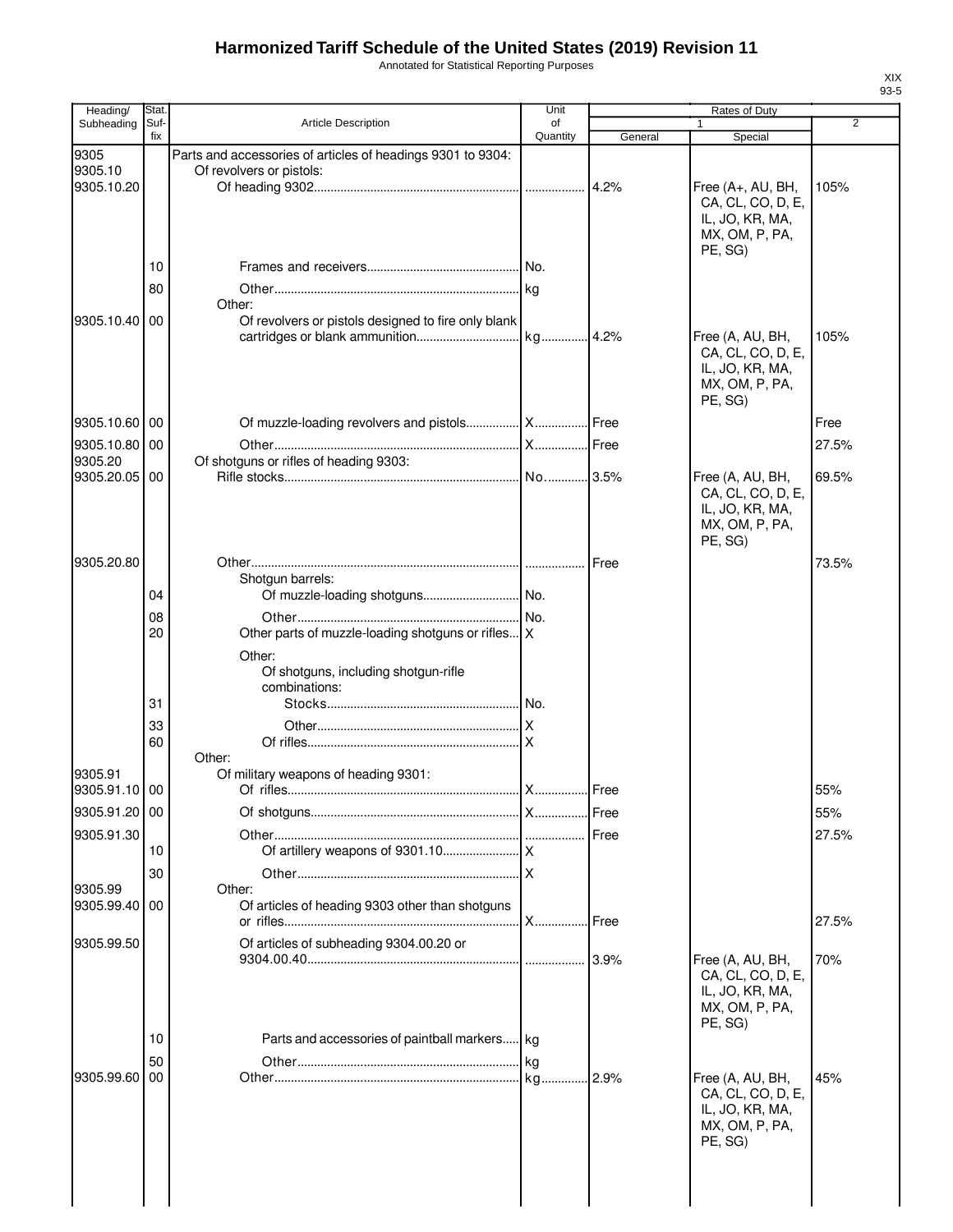Annotated for Statistical Reporting Purposes

| Heading/              | Stat.<br>Suf- |                                                                                                                                                                                                                                                                     | Unit<br>of |         | Rates of Duty                                                                         | $\overline{2}$ |
|-----------------------|---------------|---------------------------------------------------------------------------------------------------------------------------------------------------------------------------------------------------------------------------------------------------------------------|------------|---------|---------------------------------------------------------------------------------------|----------------|
| Subheading            | fix           | <b>Article Description</b>                                                                                                                                                                                                                                          | Quantity   | General | Special                                                                               |                |
| 9306                  |               | Bombs, grenades, torpedoes, mines, missiles and similar<br>munitions of war and parts thereof; cartridges and other<br>ammunition and projectiles and parts thereof, including shot<br>and cartridgewads:<br>Shotgun cartridges and parts thereof; air gun pellets: |            |         |                                                                                       |                |
| 9306.21.00            | 00            |                                                                                                                                                                                                                                                                     | No Free    |         |                                                                                       | 30%            |
| 9306.29.00            | 00            |                                                                                                                                                                                                                                                                     |            |         |                                                                                       | 45%            |
| 9306.30<br>9306.30.41 | 10            | Other cartridges and parts thereof:<br>Cartridges containing a projectile:<br>For rifles or pistols                                                                                                                                                                 | No.        |         |                                                                                       | 30%            |
|                       |               |                                                                                                                                                                                                                                                                     |            |         |                                                                                       |                |
|                       | 20            |                                                                                                                                                                                                                                                                     | No.        |         |                                                                                       |                |
|                       | 30<br>38      |                                                                                                                                                                                                                                                                     | No.        |         |                                                                                       |                |
|                       |               | Cartridges for riveting or similar tools or for<br>captive-bolt humane killers and parts thereof                                                                                                                                                                    | thousand   |         |                                                                                       |                |
|                       |               | Empty cartridge shells:                                                                                                                                                                                                                                             |            |         |                                                                                       |                |
|                       | 40            |                                                                                                                                                                                                                                                                     |            |         |                                                                                       |                |
|                       | 50            |                                                                                                                                                                                                                                                                     |            |         |                                                                                       |                |
|                       | 60            |                                                                                                                                                                                                                                                                     |            |         |                                                                                       |                |
| 9306.30.80            | 00            |                                                                                                                                                                                                                                                                     |            | Free    |                                                                                       | 45%            |
| 9306.90.00            |               |                                                                                                                                                                                                                                                                     |            | Free    |                                                                                       | 45%            |
|                       | 20            |                                                                                                                                                                                                                                                                     | No.        |         |                                                                                       |                |
|                       | 41            | Bombs, grenades, torpedoes, mines and similar<br>munitions of war; other ammunition and projectiles:                                                                                                                                                                | $\times$   |         |                                                                                       |                |
|                       |               |                                                                                                                                                                                                                                                                     |            |         |                                                                                       |                |
|                       | 50            |                                                                                                                                                                                                                                                                     |            |         |                                                                                       |                |
|                       | 60            |                                                                                                                                                                                                                                                                     |            |         |                                                                                       |                |
|                       | 80            | Parts for bombs, grenades, torpedoes, mines and<br>similar munitions of war; parts of other ammunition and                                                                                                                                                          | $\times$   |         |                                                                                       |                |
| 9307.00.00            |               | 00 Swords, cutlasses, bayonets, lances and similar arms and<br>parts thereof and scabbards and sheaths therefor                                                                                                                                                     | kg 2.7%    |         | Free (A, AU, BH,<br>CA, CL, CO, D, E,<br>IL, JO, KR, MA,<br>MX, OM, P, PA,<br>PE, SG) | 50%            |
|                       |               |                                                                                                                                                                                                                                                                     |            |         |                                                                                       |                |